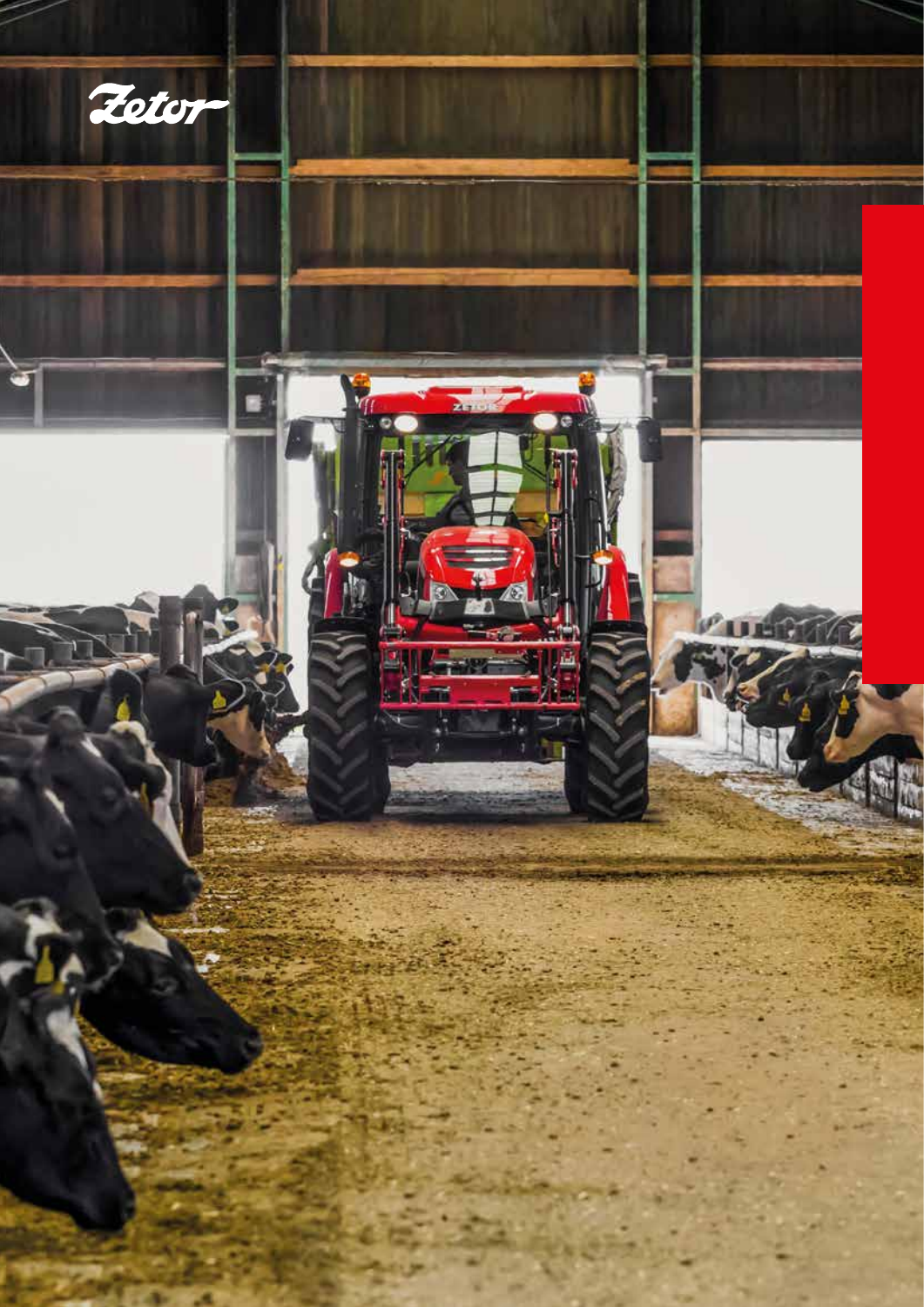# **PROXIMA** range

**The most popular ZETOR tractors, the PROXIMA series, have achieved popularity thanks to their versatility, reliability and robust design. The series meets exacting customer demands in farming and forestry as well as municipal services. With regard to high flexibility.**

In addition, **PROXIMA** models offer multiple gearbox variants to match their practical use and customer needs.

With their combination of genuine horse-

power inside he engine and a powerful gearbox, PROXIMA tractors deliver high power levels for use in every situation.

PROXIMA range consists of three models: PROXIMA 100, PROXIMA PLUS 110 and PROXIMA POWER 120.

By combining versatility and low operating costs, the Proxima family's models are efficient and economical to own.

#### **ENGINE**

The exceptional popularity of ZETOR engines is based on low fuel consumption, high reliability and simple design – these reward the customer not only with low purchase costs, but also low operating costs and great reliability. Tractors with these engines therefore rank among the most economical in the market.

#### **GEARBOX**

Gearboxes for the PROXIMA series are manufactured right at the ZETOR manufacturing facility. Making them in-house enables significant control over quality, design and a considerable variability in the available options. The use of high-quality materials ensures great endurance and a long service life.

Gearboxes for standard PROXIMA 100 models are the most universal and operate mechanically only. Can be equipped with 2 types of transmission - 10/2 transmission or 12/12 transmission with Synchroshuttle (mechanical reversor).Thanks to their simplicity and minimum breakdown rate, they are perfectly suited for hard work.

PROXIMA PLUS 110 is an option for customers seeking a more modern design, greater power and comfort. This version contains 16/16 speeds with a two-stage torque multiplier.

PROXIMA POWER 120 offers the highest level of power in the PROXIMA family, featuring 24 forward and reverse speeds, a three-stage torque multiplier and the modern Powershuttle design for increased comfort – changing the direction of travel under load.

### **HYDRAULICS**

PROXIMA tractors are equipped with a mechanically (MHR) or electronically (EHR) operated rear three point hitch with 2, 3 or 4 mechanically controlled hydraulic sections. The tractor excels with an above-average lifting force of up to 4,600 kg. The electro-hydraulic system is fitted with the HitchTronic function, which is a unique system for automatical control of the rear threepoint hitch. When using this system, there is no need to set up different types of regulation or combinations.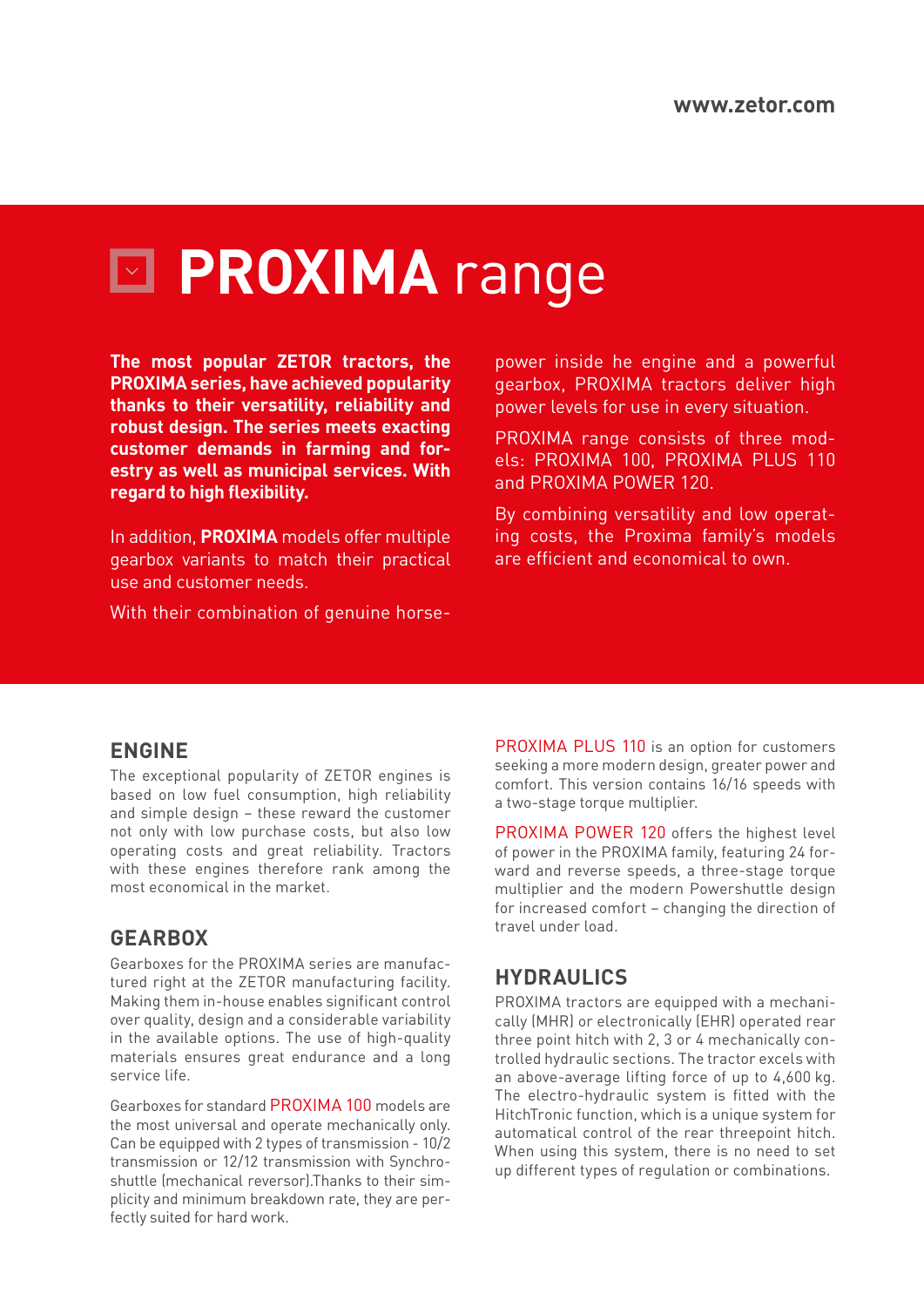

## PROXIMA

|                                            |                 | <b>PROXIMA</b>                    | <b>PROXIMA PLUS</b>                                                             | <b>PROXIMA POWER</b>                                                                         |  |  |  |
|--------------------------------------------|-----------------|-----------------------------------|---------------------------------------------------------------------------------|----------------------------------------------------------------------------------------------|--|--|--|
| <b>MODEL</b>                               | <b>UNITS</b>    | 100                               | 110                                                                             | 120                                                                                          |  |  |  |
| <b>ENGINE</b>                              |                 |                                   |                                                                                 |                                                                                              |  |  |  |
| Type Stage III A                           | $\bullet$       | 1005                              | 1305                                                                            | 1405                                                                                         |  |  |  |
| <b>Emission level</b>                      | $\bullet$       | Tier 3 / Stage IIIA               |                                                                                 |                                                                                              |  |  |  |
| Homologated Power (2000/25/EC)             | kW              | 70.4                              | 78.4                                                                            | 86.2                                                                                         |  |  |  |
|                                            | <b>HP</b>       | 96                                | 107                                                                             | 117                                                                                          |  |  |  |
| <b>Rated Speed</b>                         | rpm             |                                   | 2,200                                                                           |                                                                                              |  |  |  |
| Number of Cylinders                        |                 | 4                                 |                                                                                 |                                                                                              |  |  |  |
| <b>Number of Valves</b>                    | $\bullet$       | 8                                 |                                                                                 |                                                                                              |  |  |  |
| Aspiration                                 | $\bullet$       | Turbocharged                      |                                                                                 |                                                                                              |  |  |  |
| Bore/Stroke                                | mm              | 105/120                           |                                                                                 |                                                                                              |  |  |  |
| Displacement                               | cm <sup>3</sup> | 4,156                             |                                                                                 |                                                                                              |  |  |  |
| Max. Torque (2000/25/EC)                   | Nm              | 401.3                             | 450.3                                                                           | 491.0                                                                                        |  |  |  |
| Improvement of torque (ECE R24)            | $\frac{0}{0}$   | 36.5                              | 37                                                                              | 36.5                                                                                         |  |  |  |
|                                            |                 | <b>GEARBOX</b>                    |                                                                                 |                                                                                              |  |  |  |
| <b>Type</b>                                |                 | Mechanical /synchro<br>shuttle    | Mechanical with<br>2-stage multiplier,<br>synchro shuttle                       | Mechanical with<br>automatic 3-stage<br>multiplier, electro-<br>hydraulic synchro<br>shuttle |  |  |  |
| Reverser                                   |                 | Mechanical shifting, synchronized |                                                                                 | Under load at speeds<br>up to 10 kph                                                         |  |  |  |
| Shifting                                   |                 | Fully synchronized                |                                                                                 |                                                                                              |  |  |  |
| No. of Gears (forward/reverse)             | $\bullet$       | 10/2; 12/12 OPT                   | 16/16                                                                           | 24/24                                                                                        |  |  |  |
| Speed                                      | kph             | 30 or 40 <sup>OPT</sup>           | 40 or 30 <sup>OPT</sup>                                                         | 40                                                                                           |  |  |  |
| PT <sub>0</sub>                            |                 |                                   |                                                                                 |                                                                                              |  |  |  |
| <b>Type</b>                                | $\bullet$       | Independent and ground speed      |                                                                                 |                                                                                              |  |  |  |
| PTO Clutch type                            | $\bullet$       | Dry friction clutch               | Wet multi-plate clutch                                                          |                                                                                              |  |  |  |
| <b>Rear PTO Revolutions</b>                |                 | 540/1,000 or 540/540E OPT         |                                                                                 |                                                                                              |  |  |  |
| <b>Front PTO Revolutions OPT</b>           | $\bullet$       | 1,000                             |                                                                                 |                                                                                              |  |  |  |
| Max. Power of Front PTO OPT                | kW              | 45                                | 60                                                                              |                                                                                              |  |  |  |
|                                            |                 | <b>HYDRAULICS</b>                 |                                                                                 |                                                                                              |  |  |  |
| <b>Type</b>                                |                 | Mechanically<br>controlled        | Mechanically controlled - D. M. P.;<br>Electro-hydraulic control <sup>OPT</sup> |                                                                                              |  |  |  |
| <b>Three-Point Hitch</b>                   | $\bullet$       |                                   | Category II                                                                     |                                                                                              |  |  |  |
| Control                                    | $\bullet$       | Mechanical                        | Mechanical / electronic (HitchTronic <sup>OPT</sup> )                           |                                                                                              |  |  |  |
| Max. Lift Capacity                         | kN              | 46                                |                                                                                 |                                                                                              |  |  |  |
| Lift capacity in the entire range of links | kN              | 39,7                              |                                                                                 |                                                                                              |  |  |  |
| <b>Operating Pressure</b>                  | MPa             | 19                                |                                                                                 |                                                                                              |  |  |  |
| <b>Pump Capacity</b>                       | l/min           | 50; 60 OPT                        |                                                                                 |                                                                                              |  |  |  |
| Hydraulic Outputs (Quickcouplers)          |                 | $2+1, 4+1$ OPT                    | $4+1, 6+1$ OPT                                                                  | $4+1, 6+1$ OPT<br>or 8+1 (only with electro-<br>hydraulic control) <sup>OPT</sup>            |  |  |  |